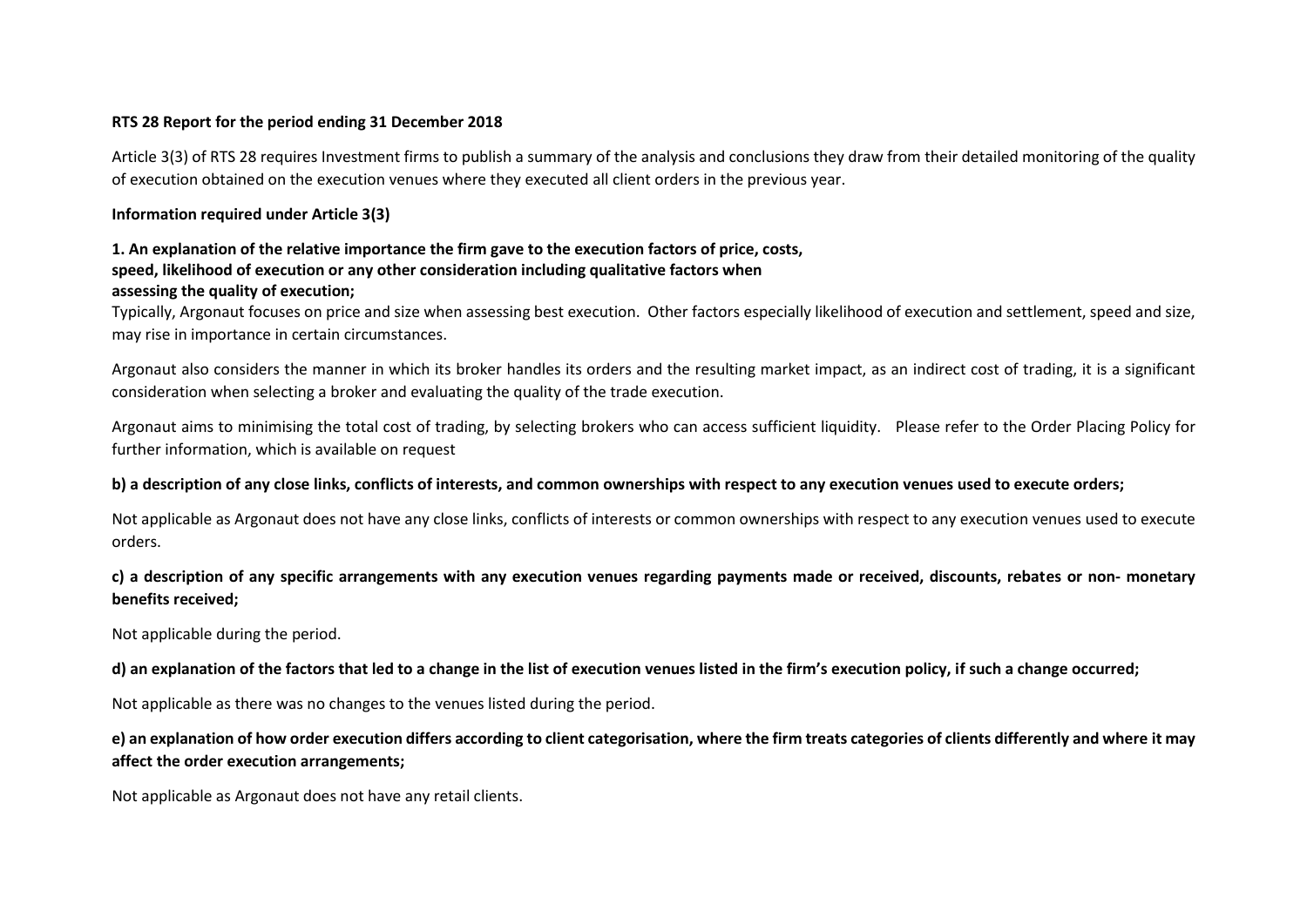**f) an explanation of whether other criteria were given precedence over immediate price and cost when executing retail client orders and how these other criteria were instrumental in delivering the best possible result in terms of the total consideration to the client;**

Not applicable as Argonaut does not execute retail client orders.

**g) an explanation of how the investment firm has used any data or tools relating to the quality of execution, including any data published under Delegated Regulation (EU) 2017/575 [RTS 27];**

As part of the Firm's standard monitoring, the performance of counterparties has been assessed to ensure that the quality of the execution adhered to the requirements set out in our Order Execution Policy with the aim of obtaining best execution for our clients.

**h) Where applicable, an explanation of how the investment firm has used output of a consolidated tape provider established under Article 65 of Directive 2014/65/EU.**

Not applicable as Argonaut has not used this data.

#### **Professional Clients: Equities**

| Table 1 |  |  |  |
|---------|--|--|--|
|         |  |  |  |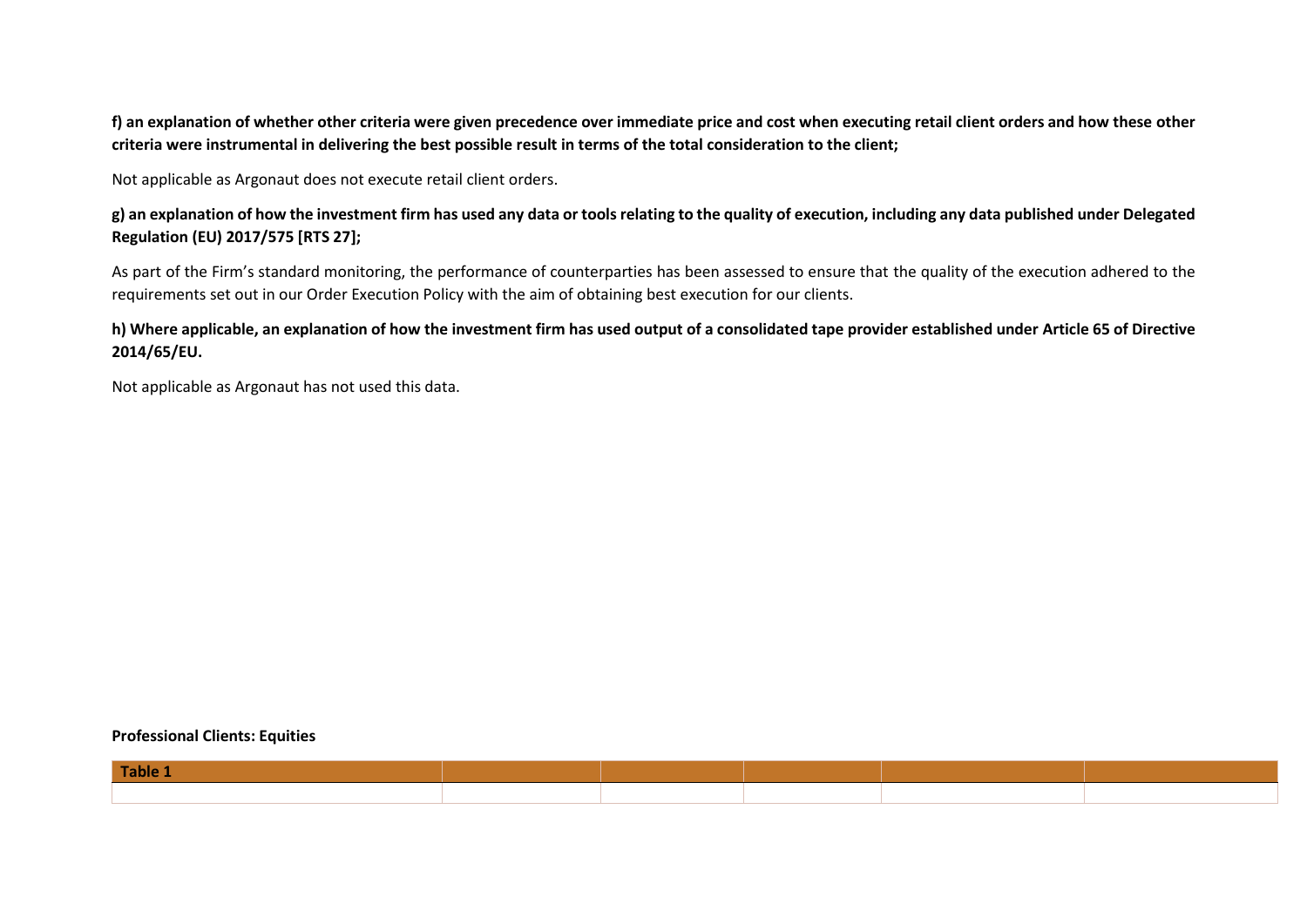| <b>Class of Instrument</b>                                                      | Equity                                                                             |                                                                                         |                                 |                                    |                                         |
|---------------------------------------------------------------------------------|------------------------------------------------------------------------------------|-----------------------------------------------------------------------------------------|---------------------------------|------------------------------------|-----------------------------------------|
| Notification if <1 average trade per                                            | N                                                                                  |                                                                                         |                                 |                                    |                                         |
| business day in the previous year                                               |                                                                                    |                                                                                         |                                 |                                    |                                         |
|                                                                                 |                                                                                    |                                                                                         |                                 |                                    |                                         |
| Top 5 execution venues ranked in terms of<br>trading volumes (descending order) | <b>Proportion of</b><br>volume traded as a<br>percentage of total<br>in that class | <b>Proportion of</b><br>volume executed<br>as a percentage<br>of total in that<br>class | Percentage of<br>passive orders | Percentage of aggressive<br>orders | <b>Percentage of directed</b><br>orders |
| UBS, REYPIEJN7XZHSUI0N355                                                       | 80.54%                                                                             | 0%                                                                                      | n/a                             | n/a                                | N/a                                     |
| ABG, 2138005DRCU66B8BNY04                                                       | 11.20%                                                                             | 0%                                                                                      | n/a                             | n/a                                | N/a                                     |
| Goldman Sachs, W22LROWP2IHZNBB6K528                                             | 5.89%                                                                              | 0%                                                                                      | n/a                             | n/a                                | N/a                                     |
| DNB, 549300GKFG0RYRRQ1414                                                       | 1.78%                                                                              | 0%                                                                                      | n/a                             | n/a                                | N/a                                     |
| Winterflood, 8BRUP6V1DX3PIG2R0745                                               | 0.44%                                                                              | 0%                                                                                      | n/a                             | n/a                                | N/a                                     |

## **Professional Clients: CFD**

| <b>Table 2</b>                                                                  |                                                                   |                                                            |                                 |                                    |                                         |
|---------------------------------------------------------------------------------|-------------------------------------------------------------------|------------------------------------------------------------|---------------------------------|------------------------------------|-----------------------------------------|
|                                                                                 |                                                                   |                                                            |                                 |                                    |                                         |
| <b>Class of Instrument</b>                                                      | <b>CFD</b>                                                        |                                                            |                                 |                                    |                                         |
| Notification if <1 average trade per                                            | N                                                                 |                                                            |                                 |                                    |                                         |
| business day in the previous year                                               |                                                                   |                                                            |                                 |                                    |                                         |
|                                                                                 |                                                                   |                                                            |                                 |                                    |                                         |
| Top 5 execution venues ranked in terms of<br>trading volumes (descending order) | <b>Proportion of</b><br>volume traded as a<br>percentage of total | <b>Proportion of</b><br>volume executed<br>as a percentage | Percentage of<br>passive orders | Percentage of aggressive<br>orders | <b>Percentage of directed</b><br>orders |
|                                                                                 | in that class                                                     | of total in that<br>class                                  |                                 |                                    |                                         |
| UBS, REYPIEJN7XZHSUI0N355                                                       | 70.79%                                                            | 0%                                                         | n/a                             | n/a                                | N/a                                     |
| ABG, 2138005DRCU66B8BNY04                                                       | 11.55%                                                            | 0%                                                         | n/a                             | n/a                                | N/a                                     |
| Goldman Sachs, W22LROWP2IHZNBB6K528                                             | 10.82%                                                            | 0%                                                         | n/a                             | n/a                                | N/a                                     |
| Winterflood, 8BRUP6V1DX3PIG2R0745                                               | 4.15%                                                             | 0%                                                         | n/a                             | n/a                                | N/a                                     |